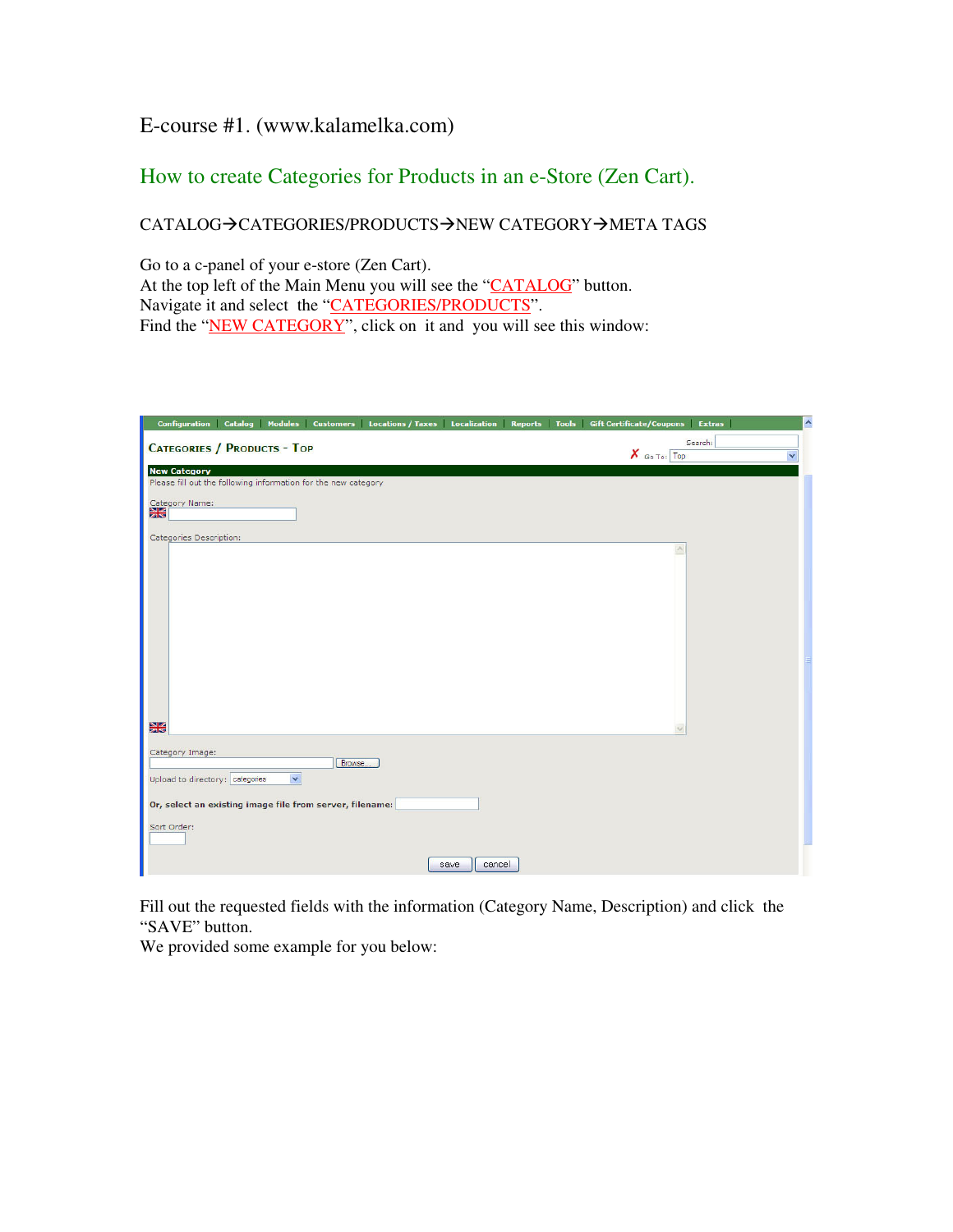|                               |                                                    |                     |                                                                |                                                         |                |  | Configuration Catalog Modules Customers Locations / Taxes Localization Reports Tools Gift Certificate/Coupons Extras |         | $\overline{\phantom{a}}$ |
|-------------------------------|----------------------------------------------------|---------------------|----------------------------------------------------------------|---------------------------------------------------------|----------------|--|----------------------------------------------------------------------------------------------------------------------|---------|--------------------------|
|                               | <b>CATEGORIES / PRODUCTS - TOP</b>                 |                     |                                                                |                                                         |                |  | $X$ Go To: Top                                                                                                       | Search: | $\checkmark$             |
|                               | <b>New Category</b>                                |                     | Please fill out the following information for the new category |                                                         |                |  |                                                                                                                      |         |                          |
| <b>Books</b>                  | Category Name:                                     |                     |                                                                |                                                         |                |  |                                                                                                                      |         |                          |
|                               | Categories Description:                            |                     |                                                                | You will find very good fiction books in this category. |                |  |                                                                                                                      |         |                          |
|                               |                                                    |                     |                                                                |                                                         |                |  |                                                                                                                      |         |                          |
| 器                             |                                                    |                     |                                                                |                                                         |                |  |                                                                                                                      |         |                          |
|                               | Category Image:<br>Upload to directory: categories | $\ddot{\mathbf{v}}$ | Browse                                                         |                                                         |                |  |                                                                                                                      |         |                          |
|                               |                                                    |                     | Or, select an existing image file from server, filename:       |                                                         |                |  |                                                                                                                      |         |                          |
| Sort Order:<br>$\overline{3}$ |                                                    |                     |                                                                |                                                         |                |  |                                                                                                                      |         |                          |
|                               |                                                    |                     |                                                                |                                                         | cancel<br>save |  |                                                                                                                      |         |                          |

You can create as many categories as you need for your e-store. For example, you see five categories created in this Books e-Store (see the picture below):

|    | <b>Configuration</b> | <b>Catalog</b>                         | <b>Modules</b><br><b>Customers</b> | <b>Locations / Taxes</b> | <b>Localization</b>                               | <b>Reports</b>            | <b>Tools</b> Gift Certificate/Coupons |                 | <b>Extras</b>  |                                          |
|----|----------------------|----------------------------------------|------------------------------------|--------------------------|---------------------------------------------------|---------------------------|---------------------------------------|-----------------|----------------|------------------------------------------|
|    | LEGEND:              | Status OFF                             | Status ON                          | Linked Product           | Meta Tags Defined:<br>Yes No<br>$\partial \Theta$ |                           |                                       |                 |                |                                          |
|    |                      |                                        |                                    |                          |                                                   |                           |                                       |                 | Text Editor    | Plain Text v                             |
|    |                      |                                        |                                    |                          |                                                   |                           | Categories/Product Display Order:     |                 |                | Categories Sort Order, Categories Name v |
|    |                      |                                        |                                    |                          |                                                   |                           |                                       | Search          |                |                                          |
|    |                      | <b>CATEGORIES / PRODUCTS - TOP</b>     |                                    |                          |                                                   |                           | х                                     | Go To: Top      |                |                                          |
| ID |                      | <b>Categories / Products</b>           |                                    |                          | <b>Model</b>                                      | <b>Price/Special/Sale</b> | <b>Quantity</b>                       | <b>Status</b>   | Sort           | <b>Action</b>                            |
|    |                      | <b>Business, Computers</b>             |                                    |                          |                                                   |                           | 1 of 1 active                         |                 |                | <b>x</b> In                              |
| 5  |                      | <b>Biology, Medicine, Pharmacy</b>     |                                    |                          |                                                   |                           | 0 of 0 active                         |                 | $\overline{2}$ | $\bullet$ $\bullet$ $\bullet$ $\bullet$  |
| 6  |                      | <b>Children's Literature</b>           |                                    |                          |                                                   |                           | 1 of 1 active                         |                 | 3              | exm                                      |
| 7  |                      | History, Biographies, Memories         |                                    |                          |                                                   |                           | 3 of 3 active                         | $\circ$ $\circ$ | 4              |                                          |
| 8  |                      | <b>Advantages, Fantasy, Detectives</b> |                                    |                          |                                                   |                           | 3 of 3 active                         |                 | 5              |                                          |

You can add as many products to every category as you need. In this picture you can see the number of products in every category.

You can perform four **Actions** to every category:

- e edit the category;
- x delete it;
- m copy and make the link to another category;

Orange/Black Image button - turn on/off meta tags.

### **How to add meta tags to the category?**

Click on the Orange/Black Image button (when meta tags are not added it stays black), the new